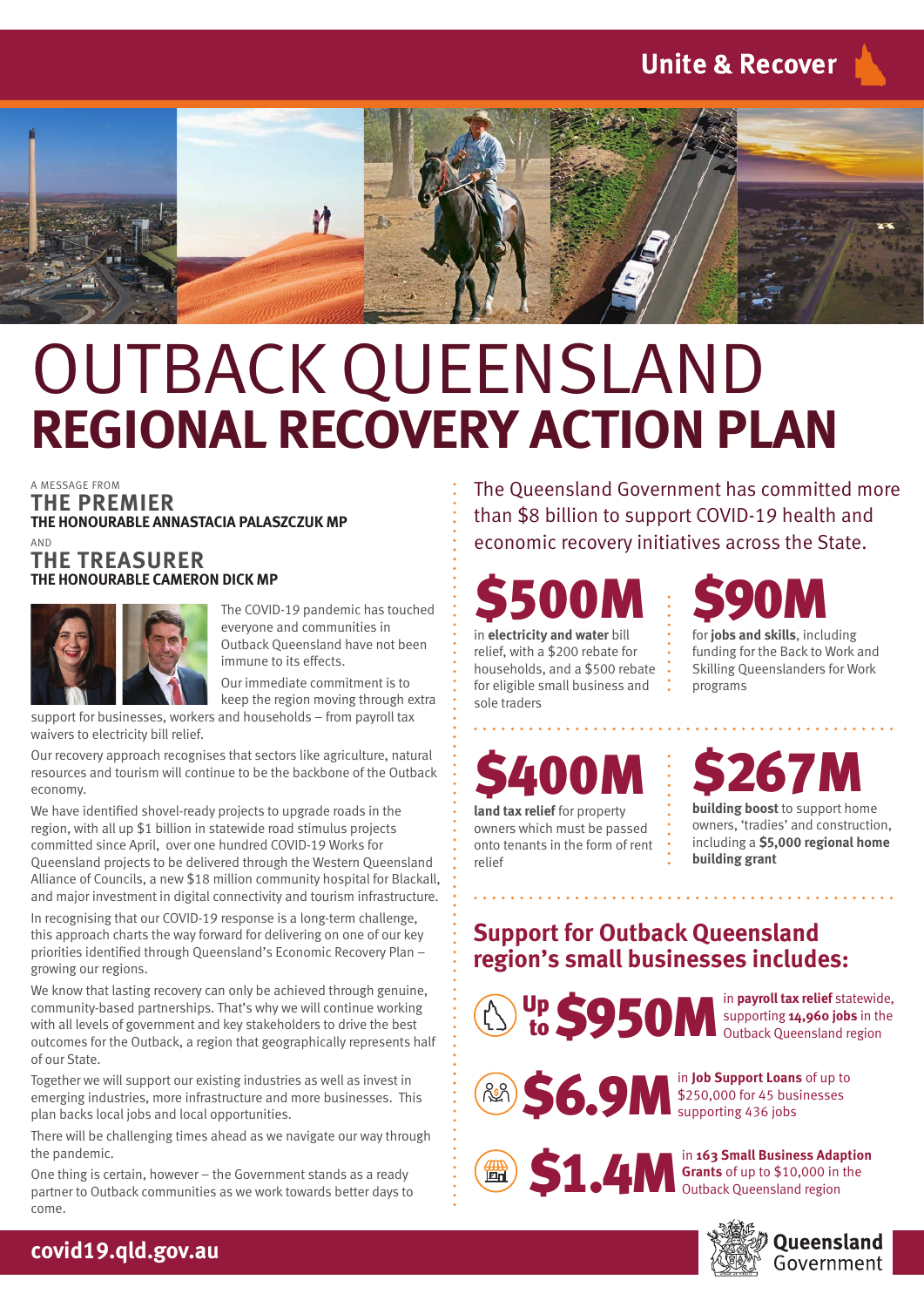### **GOVERNMENT** INVESTMENT IN **OUTBACK QUEENSLAND**

#### 1 **Mornington Island State**  1 **Mornington Island State School School**

\$1.2 million in 2020-21 out of \$1.2 million in 2020-21 out of a \$2.3 million total spend for a a \$2.3 million total spend for a new secure perimeter fence. new secure perimeter fence.

#### 2 **Power Reliability Hilton-**2 **Power Reliability Hilton-Lake Julius Lake Julius**

\$1.7 million in 2020-21 to \$1.7 million in 2020-21 to continue renewal of high-continue renewal of highvoltage yards and electro-voltage yards and electromechanical equipment in the mechanical equipment in the Lake Julius Power System. Lake Julius Power System.

#### 3 **Lake Moondarra Deep**  3 **Lake Moondarra Deep Well Pump Station Pumps Well Pump Station Pumps Renewal Renewal**

\$587,155 in 2020-21 out of \$587,155 in 2020-21 out of a \$900,000 total spend to a \$900,000 total spend to renew the 60 year old pump renew the 60 year old pump sets and improve reliability and sets and improve reliability and energy efficiency of the Lake Moondarra Deep Well Pump Moondarra Deep Well Pump Station. Station.

#### 4 **Unmanned Aerial Systems**  4 **Unmanned Aerial Systems Flight Test Range Flight Test Range**

\$14.5 million in 2020-21 \$14.5 million in 2020-21 for the Autonomous Systems for the Autonomous Systems (drone testing facility). Part of (drone testing facility). Part of the Defence and Aerospace the Defence and Aerospace Roadmap and action plans. Roadmap and action plans.





\$500,000 in 2020-21 out \$500,000 in 2020-21 out of a \$3.7 million total spend of a \$3.7 million total spend to complete upgrade of the to complete upgrade of the QFES complex at Mount Isa. QFES complex at Mount Isa.

6 **Kennedy Developmental**  6 **Kennedy Developmental Road (Winton - Boulia), Road (Winton - Boulia), pavement widening and pavement widening and** 

> \$3.6 million in 2020-21 \$3.6 million in 2020-21 out of a \$4.8 million total out of a \$4.8 million total spend to widen a section of spend to widen a section of the Kennedy Developmental the Kennedy Developmental Road (Winton - Boulia). Road (Winton - Boulia). Part of the Outback Way, Part of the Outback Way, delivered in partnership delivered in partnership with the Commonwealth with the Commonwealth

**sealing sealing**

Government. Government.

#### 9 **Rural and Regional Infrastructure**  9 **Rural and Regional Infrastructure Package - Blackall Hospital Package - Blackall Hospital Redevelopment Redevelopment**

7 **South West Digital**  7 **South West Digital Connectivity Project Connectivity Project** \$2.79 million contributed \$2.79 million contributed from the Building our Regions from the Building our Regions program for a collaborative program for a collaborative digital connectivity program in digital connectivity program in Outback Queensland (\$4.36 Outback Queensland (\$4.36 million across Outback and million across Outback and

\$9.4 million in 2020-21 out of a \$9.4 million in 2020-21 out of a \$18.9 million total spend for the \$18.9 million total spend for the construction of a new community construction of a new community hospital in Blackall to support the hospital in Blackall to support the delivery of contemporary, flexible delivery of contemporary, flexible models of care. models of care.

#### <sup>10</sup> **Landsborough Highway**  <sup>10</sup> **Landsborough Highway (Morven - Augathella), pavement (Morven - Augathella), pavement rehabilitation and stabilisation rehabilitation and stabilisation**

\$1.8 million in 2020-21 out of \$1.8 million in 2020-21 out of a \$2.8 million total spend to a \$2.8 million total spend to rehabilitate and stabilise pavement rehabilitate and stabilise pavement in two sections between 1.99km in two sections between 1.99km and 39.90km on the Landsborough and 39.90km on the Landsborough Highway (Morven - Augathella). Highway (Morven - Augathella).

#### <sup>11</sup> **Cunnamulla Artesian**  <sup>11</sup> **Cunnamulla Artesian Hot Springs and River Hot Springs and River Walk Experience Walk Experience (Commonwealth) (Commonwealth)**

\$1.3 million in 2020- \$1.3 million in 2020- 21 out of a \$5 million 21 out of a \$5 million total spend to deliver an total spend to deliver an artesian hot springs facility artesian hot springs facility and recreational river and recreational river walk along the Warrego walk along the Warrego River to complement River to complement the existing community the existing community and tourism facilities. and tourism facilities. Delivered in partnership Delivered in partnership with the Commonwealth with the Commonwealth Government. Government.

<sup>12</sup> **Paroo Shire Council**  <sup>12</sup> **Paroo Shire Council upgrade to critical upgrade to critical sewerage infrastructure sewerage infrastructure** \$2.8 million in 2020-21 \$2.8 million in 2020-21 out of a \$9.1 million total out of a \$9.1 million total spend To replace Paroo spend To replace Paroo Shire Council's sewage Shire Council's sewage treatment plant and sewer treatment plant and sewer

#### <sup>13</sup> **Arts and Cultural**  <sup>13</sup> **Arts and Cultural Recovery Package Recovery Package**

relining. relining.

\$15.4 million in 2020-21 \$15.4 million in 2020-21 out of a \$22.5 million total out of a \$22.5 million total spend to reactivate cultural spend to reactivate cultural and creative spaces and and creative spaces and provide jobs for local artists provide jobs for local artists and arts workers bringing and arts workers bringing communities together and communities together and boosting cultural tourism. boosting cultural tourism.

#### <sup>14</sup> **Chlorine Dose Equipment**  <sup>14</sup> **Chlorine Dose Equipment Upgrade Upgrade**

\$520,000 in 2020-21 \$520,000 in 2020-21 out of a \$1.2 million out of a \$1.2 million total spend to replace total spend to replace and upgrade to current and upgrade to current standards the outdated standards the outdated chlorination facilities. chlorination facilities.

#### <sup>15</sup> **Indigenous Home**  <sup>15</sup> **Indigenous Home Ownership Ownership**

\$1.5 million in 2020-21 to \$1.5 million in 2020-21 to increase home ownership increase home ownership outcomes from Aboriginal outcomes from Aboriginal and Torres Strait Islander and Torres Strait Islander people living on Indigenous people living on Indigenous communal lands. communal lands.

### **S506M** in Queensland Government capital investment in Outback **S506M** in Queensland Government capital investment in Outback<br> **S506M** Queensland, supporting an estimated 1,900 jobs in 2020-21 **in Queensland Government capital investment in Outback**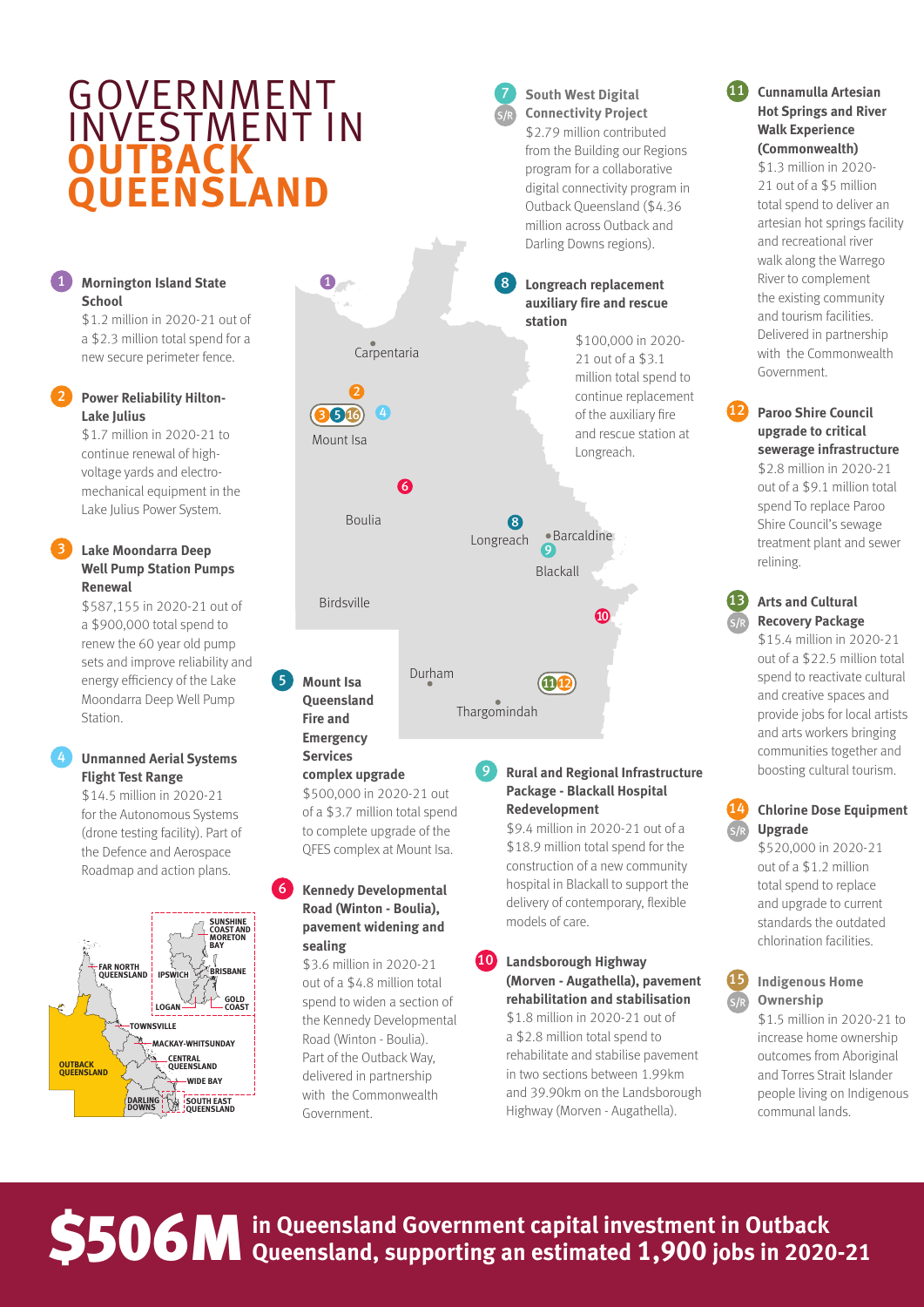#### <sup>16</sup> **Mount Isa, Arthur**  <sup>16</sup> **Mount Isa, Arthur Petersen Diversionary Petersen Diversionary Centre bathroom upgrade Centre bathroom upgrade**

\$621,015 in 2020-21 out \$621,015 in 2020-21 out of a \$651,125 total spend of a \$651,125 total spend to upgrade bathrooms at the to upgrade bathrooms at the Arthur Petersen Diversionary Arthur Petersen Diversionary Centre to improve Centre to improve functionality as they are no functionality as they are no longer fit for purpose.

<sup>17</sup> **Health Technology**  <sup>17</sup> **Health Technology Equipment Equipment**

> \$1.28 million in 2020-21 \$1.28 million in 2020-21 for the Health Technology for the Health Technology Equipment Replacement Equipment Replacement Program (\$629,000 in Program (\$629,000 in Central West and \$655,000 Central West and \$655,000 in North West). in North West).

#### <sup>18</sup> **South West - Minor Capital**  <sup>18</sup> **South West - Minor Capital**

**Projects and Acquisitions Projects and Acquisitions** \$882,000 in 2020-21 as \$882,000 in 2020-21 as part of ongoing funding for part of ongoing funding for minor capital projects and minor capital projects and acquisitions. acquisitions.

#### <sup>19</sup> **Outback Queensland**  <sup>19</sup> **Outback Queensland**

**Tourism Tourism** 56 events across Outback 56 events across Outback Queensland have received Queensland have received more than \$2.2 million more than \$2.2 million through the \$3 million through the \$3 million Year of Outback Tourism Year of Outback Tourism Events Program with events Events Program with events continuing into 2021. continuing into 2021.

Please note: Not all Government expenditure for the region is shown. Dollar amounts may include Please note: Not all Government expenditure for the region is shown. Dollar amounts may include capital and operating expenditure, though may not represent the entire funding allocated. capital and operating expenditure, though may not represent the entire funding allocated.

#### SEPTEMBER 2020 SEPTEMBER 2020

| KEY       |                             |
|-----------|-----------------------------|
| m.        | Community wellbeing         |
|           | <b>O</b> Utilities          |
| <b>SP</b> | Health                      |
|           | Education                   |
|           | Transport and roads         |
|           | Justice and safety          |
| m         | Government services         |
|           | Recreation and culture      |
|           | (S/R) Statewide/region-wide |
|           | Election commitment         |

### **OUTBACK QUEENSLAND** OPPORTUNITIES FOR NEW ECONOMIC

UNEARTHING NEW MINING

### **Barcaldine to get renewable energy boost**

renewables to produce ammonia and urea for domestic and global markets. This builds on the \$300,000 Stage One feasibility study into a 30 megawatt solar farm with intensive horticulture. Should the project proceed, it will be Australia's first commercial-scale use of hydrogen with potential to turbo-charge economic growth in the Barcaldine area. The Hub could create 350 local jobs, 600 construction jobs and attract up to \$500 million<br>products, which include computers, smartphones as well as well as  $\mathbb{R}^n$  as  $\mathbb{R}^n$  as  $\mathbb{R}^n$  as  $\mathbb{R}^n$  as  $\mathbb{R}^n$  as  $\mathbb{R}^n$  as  $\mathbb{R}^n$  as  $\mathbb{R}^n$  as  $\mathbb{R}^n$  as  $\mathbb{R}^n$  as  $\mathbb{R}^n$  as The Queensland Government is providing \$380,000 for a feasibility study into the second stage of a groundbreaking solar, wind and hydrogen project. This study will look at producing zero-carbon hydrogen from new investment.

#### To help industry fi nd these materials, the Queensland Government has committed **Opportunity in sheep meat processing**

A sheep meat processing industry development strategy will be developed by June 2021, providing a framework for industry and government investment focused on industry engagement, supply chain issues, and skills and market development. This will help increase investor interest in Queensland's sheep meat The grants are designed to help future-proof Queensland's economy by supporting development of key sheep production regions in Outback Queensland. This combined investment will nent of noy on opposition regions in outstand groom and into complication that create more regional jobs across the sheep meat and wool supply chain. supply chain. This strategy will build on the existing \$5 million for cluster fencing grants and benefit the

Steve Harper of Red River Resources said the funding would fast-track the company's

medical, defence and scientifi c research sectors. The scientific research sectors is research sectors.

#### exploration of a historical base metals mine near Herberton. **Mount Isa Mines Copper Smelter backs local jobs** which we

The Queensland Government is securing almost 1,100 jobs associated with the Mount Isa Mines copper smelter. Eight hundred and thirty jobs in Mount Isa depend on the smelter, with a further 250 jobs in Townsville across Mount Isa Mines' and Incitec Pivot's operations. The smelter supports indirect smelter or refinery, or rely on the outputs. Over the next decade, there will be growing global demand for copper and other new economy minerals needed for wind turbines, generators and batteries and copper for employment for many hundreds more in those regions who either supply other goods and services to the electric cars.

. . . . . . . . . . . . . . . . . . . .

#### **Agricultural development in the North West**

A comprehensive analysis will unleash opportunities for dryland agriculture to support farmers and graziers in the North West region. The Queensland Government is investing a further \$250,000 to develop and deliver practical solutions for landholders to inform decision making that will unlock the region's dryland agricultural potential in conjunction with emerging irrigation opportunities. This initiative complements the Queensland Government's Strategic Blueprint for Queensland's North West Minerals Province and implementation plan, leading to new jobs in an expanding cropping sector.

#### **New Economy Minerals Prospectus**

The Queensland Government has released the New Economy Minerals Prospectus to attract private investment and capitalise on the state's global reputation as a leading destination for mining and mineral processing. With global demand set to soar for New Economy Minerals such as cobalt, vanadium and molybdenum, Queensland's Minerals Provinces offer unrivalled opportunity for mining companies and industry participants for the production of minerals essential to manufacture wind turbines, generators, batteries, and electric vehicles. This prospectus will be used by Trade and Investment Queensland to promote Queensland as the preferred investment location for mining companies and those seeking exciting opportunities in exploration, manufacturing and infrastructure projects. The investment prospectus builds on the \$13.8 million New Economy Minerals Initiative.